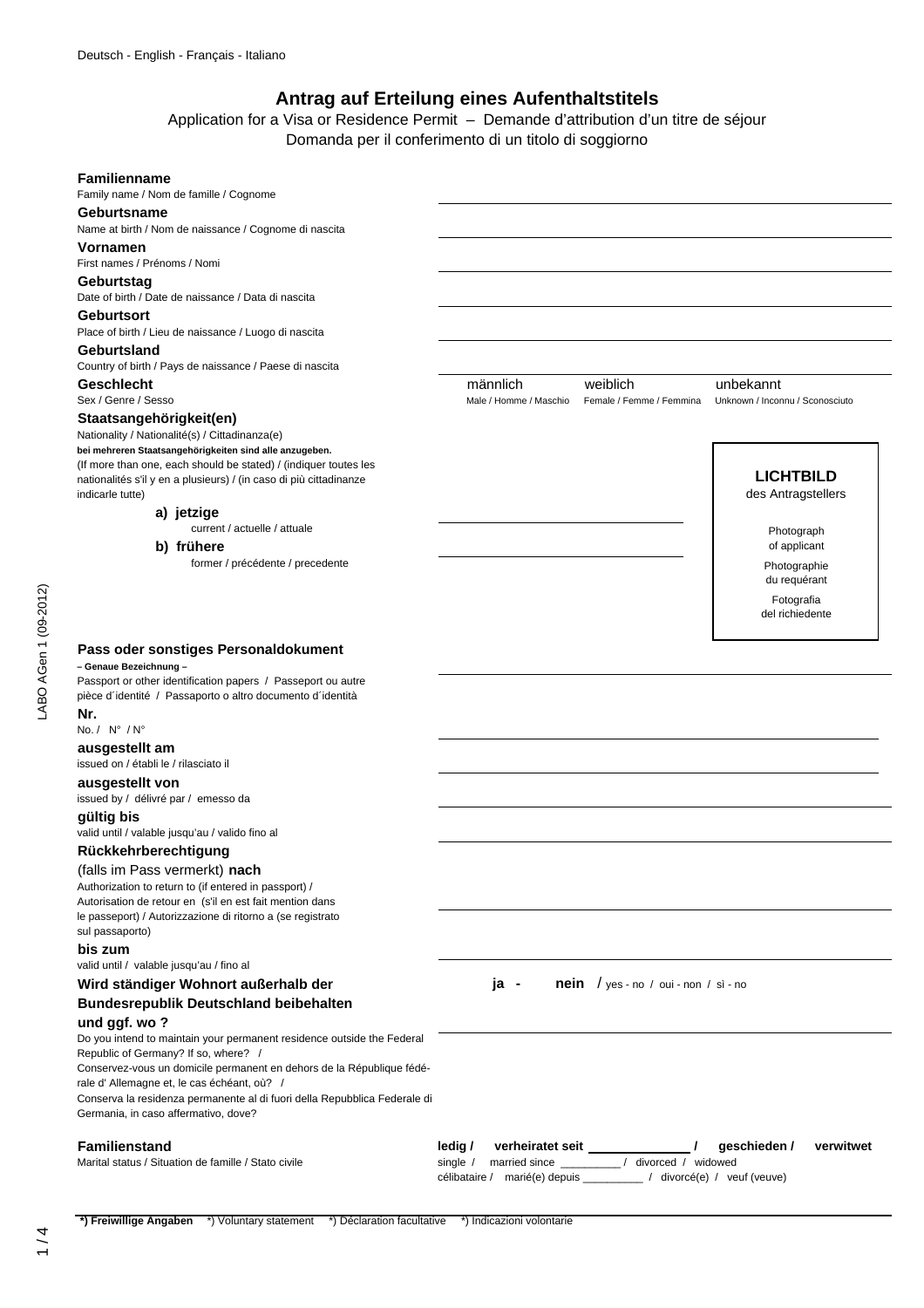| Ehegatte**)-Name<br>Spouse**) - Family name<br>$Expoux(se)^{**}$ ) – Nom<br>Conigue**) - Cognome<br>Geburtsname<br>Name at birth<br>Nom de naissance<br>Cognome di nascita<br>Kinder**) - Name                                                                                                 | <b>Vornamen</b><br>First names<br>Prénoms<br>Nomi<br><b>Vornamen</b> |                                            | m<br>male<br>masculin<br>maschile<br>m | W<br>female<br>féminin<br>femminile<br>W                                                          | Geburtstag und -ort<br>Date / Place of birth<br>Date / Lieu de naissance<br>Data / Data di nascita<br>Geburtstag und -ort | Staats-<br>angehörigkeit<br>Nationality<br>Nationalité<br>Cittadinanza<br>Staats- | Wohnort<br>Residence<br>Domicile<br>Abitazione<br>Wohnort |  |
|------------------------------------------------------------------------------------------------------------------------------------------------------------------------------------------------------------------------------------------------------------------------------------------------|----------------------------------------------------------------------|--------------------------------------------|----------------------------------------|---------------------------------------------------------------------------------------------------|---------------------------------------------------------------------------------------------------------------------------|-----------------------------------------------------------------------------------|-----------------------------------------------------------|--|
| Children **) - Family name<br>Enfants **) - Nom<br>Figli **) - Cognome                                                                                                                                                                                                                         | First names<br>Prénoms<br>Nomi                                       |                                            | male<br>masculin<br>maschile           | female<br>féminin<br>femminile                                                                    | Date / Place of birth<br>Date / Lieu de naissance<br>Data / Data di nascita                                               | angehörigkeit<br>Nationality<br>Nationalité<br>Cittadinanza                       | Residence<br>Domicile<br>Abitazione                       |  |
| Vater des Antragstellers**)-Name<br>Father**) (of the applicant) - Family name<br>Père**) (du requérant) - Nom<br>Padre**) (del richiedente) - Cognome                                                                                                                                         |                                                                      | Vornamen<br>First names<br>Prénoms<br>Nomi |                                        |                                                                                                   | Geburtstag und -ort<br>Date / Place of birth<br>Date / Lieu de naissance<br>Data / Data di nascita                        | Staats-<br>angehörigkeit<br>Nationality<br>Nationalité<br>Cittadinanza            | Wohnort<br>Residence<br>Domicile<br>Abitazione            |  |
| Mutter des Antragstellers**)-Name<br>Mother**) (of the applicant) - Family name<br>Mère**) (du requérant) - Nom<br>Madre**) (del richiedente) - Cognome                                                                                                                                        |                                                                      | Vornamen<br>First names<br>Prénoms<br>Nomi |                                        |                                                                                                   | Geburtstag und -ort<br>Date / Place of birth<br>Date / Lieu de naissance<br>Data / Data di nascita                        | Staats-<br>angehörigkeit<br>Nationality<br>Nationalité<br>Cittadinanza            | Wohnort<br>Residence<br>Domicile<br>Abitazione            |  |
| Haben Sie sich bereits früher in<br>Deutschland aufgehalten?<br>Have you ever been in Germany before?<br>Avez-vous déjà séjourné précédemment en Allemagne?<br>Ha già soggiornato precedentemente in Germania?                                                                                 |                                                                      |                                            |                                        |                                                                                                   | ja -<br><b>nein</b> / yes - no / oui - non / sì - no<br>from $/$ du $/$ dal<br>to $/$ au $/$ al<br>in $/\dot{a}/a$        |                                                                                   |                                                           |  |
| Wenn ja, Angabe der Zeiten und Wohnorte<br>If so, enter dates and places<br>Si oui, indiquez les dates et les domiciles<br>In caso affermativo, indicare i periodi e i luoghi<br>Eingereist am *)<br>Date of entry *) / Date d'entrée *)<br>Data di Entrata *)<br>aus<br>from / venant de / da |                                                                      |                                            |                                        |                                                                                                   | from $/$ du $/$ dal<br>from / du / dal                                                                                    | to $/$ au $/$ al<br>to $/$ au $/$ al                                              | in $/\dot{a}/a$<br>in $/\dot{a}/a$                        |  |
| Angemeldet *) - am<br>Registered *) - on / Enregistré *) - le<br>Registrato *) - il<br>Jetzige Anschrift:<br><b>Current address</b><br>Adresse actuelle<br>Indirizzo atuale                                                                                                                    |                                                                      |                                            |                                        | Ort (Place / Localité / Luogo)<br>Straße, Hausnummer (Street, Number / Rue, numéro / Via, numero) |                                                                                                                           |                                                                                   |                                                           |  |
| Kontakt<br>(E-Mail / Fax / Mobiltelefon<br>Contact / Contact / Contatto<br>(E-mail / Fax / Phone / téléphone / telefono)                                                                                                                                                                       |                                                                      |                                            |                                        |                                                                                                   | *) Ausfüllung entfällt im Ausland. *) Not to be completed if the application is made outside the Fed. Rep. of Germany.    |                                                                                   |                                                           |  |

\*) Ne pas répondre à l'étranger. \*) All'estero non deve essere compilato.

**\*\*) Angaben sind auch erforderlich , wenn diese Personen im Ausland verbleiben** \*\*) This information is required even if the person concerned remains abroad.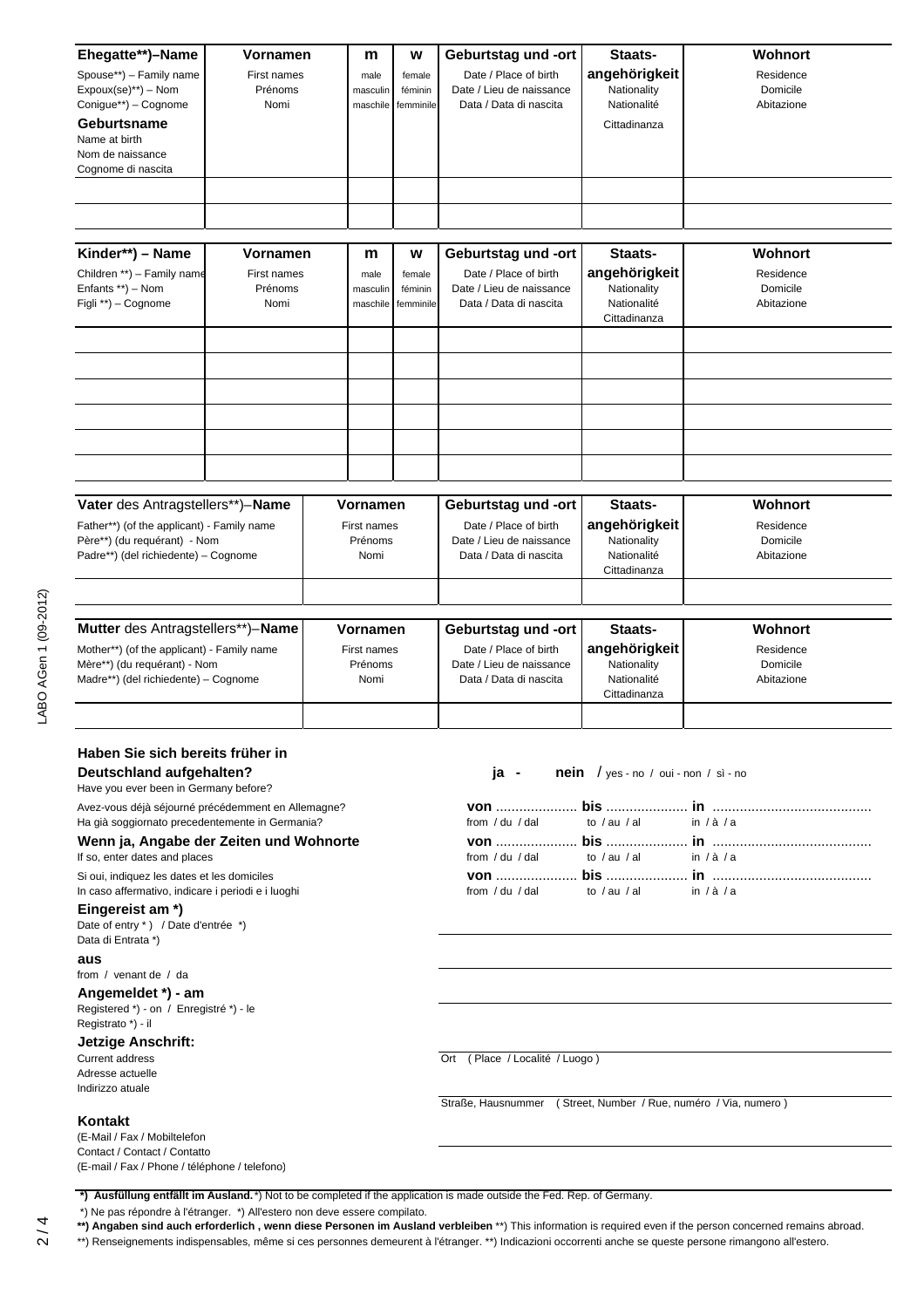# **Zweck des Aufenthalts in der Bundesrepublik Deutschland** Purpose of stay in the Federal Republic of Germany / Objet du séjour en République fédérale d' Allemagne / Scopo del soggiorno nella Repubblica Federale di Germania **(z.B. Besuch, Touristenreise, Studium, Arbeitsaufnahme usw.)** (e. g., visit, holiday, study, employment, etc.) / (p. ex. visite, voyage de tourisme, études, travail, etc.) / (ad es. visita, viaggio turistico, studio, lavoro ecc.) **Arbeitgeber** Employer /employeur / datore di lavoro **Name der Verwandten, der Studienanstalt, Referenzen usw.** Names of relatives, educational establishment, references, etc. Nom des parents, de l'établissement d'enseignement, références, etc.

3 / 4 LABO AGen 1 (09-2012)ABO AGen 1 (09-2012)

# Vi è tutela assicurativa contro malattie nella Repubblica Federale Tedesca? Have you ever been convicted of a criminal offence? /

**Deren Anschrift**

**Erlernter Beruf**

Mestiere imparato **Aus welchen Mitteln** 

Avez-vous des antécédents judiciaires? / Ha già subito condanne?

Do you have health insurance that covers the Federal Republic of Germany? Avez-vous une assurance maladie en République Fédérale d' Allemagne?

# **a) in Deutschland**

 in Germany / en Allemagne / in Germania  **wann und wo?**

Nome dei parenti, dell'instituto scolastico, referenze ecc.

Their addresses / leur adresse / indirizzo relativo **Beabsichtigte Erwerbstätigkeit (Angabe des auszuübenden Berufs)**

Intended employment (occupation to be exercised) Activité envisagée (Désignation de la profession exercée) Impiego previsto (indicare il mestiere da svolgere)

**wird der Lebensunterhalt bestritten?**

What are your means of subsistence? Quels sont vos moyens de subsistance? Con quali mezzi fa fronte al sostentamento?

**Bundesrepublik Deutschland?**

Trade or profession for which trained / Profession apprise /

When and where? / Quand et où? / Quando e dove?

#### **Grund der Strafe**

 For what reason / Motif de la peine encourue / Motivo della condanna  **Art und Höhe der Strafe** 

 Nature and extent of the penalty / Nature et importance de la peine / Tipo ed entità della condanna

#### **b) im Ausland**

in other countries / à l'étranger / all'estero

# **wann und wo?**

When and where? / Quand et où? / Quando e dove?

# **Grund der Strafe**

For what reason / Motif de la peine encourue / Motivo della condanna

### **Art und Höhe der Strafe**

 Nature and extent of the penalty / Nature et importance de la peine / Tipo ed entità della condanna

# **Sind Sie aus einem anderen Schengenstaat\*) ausgewiesen oder abgeschoben oder ist ein Antrag auf Erteilung eines Aufenthaltstitels abgelehnt oder ja - nein** / yes - no / oui - non / sì - no **eine Einreise in das Schengengebiet**

# **verweigert worden?**

Have you been expelled or deported from another Schengen state, had an application for a visa or residence permit rejected, or been refused entry into the Schengen area? / Avez-vous été expulsé d'un autre pays Schengen ou refoulé ou une demande d´attribution d´un titre de séjour vous a-t-elle été refusée ou un voyage en dans l'espace Schengen interdit? / Lei è stato espulso oppure rimpatriato dalla da un altro paese Schengen o è stata rifiutata la sua domanda di un titolo di soggiorno o è stata negata l'entrata nello spazio Schengen?

Besteht Krankenversicherungsschutz für die ja - nein / yes - no / oui - non / sì - no

Sind Sie vorbestraft? **Sind Sie vorbestraft? ja - nein** / yes - no / oui - non / sì - no

 **\*)** Belgien, Frankreich, Griechenland, Italien, Luxemburg, Niederlande, Portugal, Spanien, Österreich, Dänemark, Finnland, Island,

Norwegen, Schweden, Estland, Lettland, Litauen, Malta, Polen, Slowakei, Slowenien, Tschechien, Ungarn, Schweiz, Liechtenstein